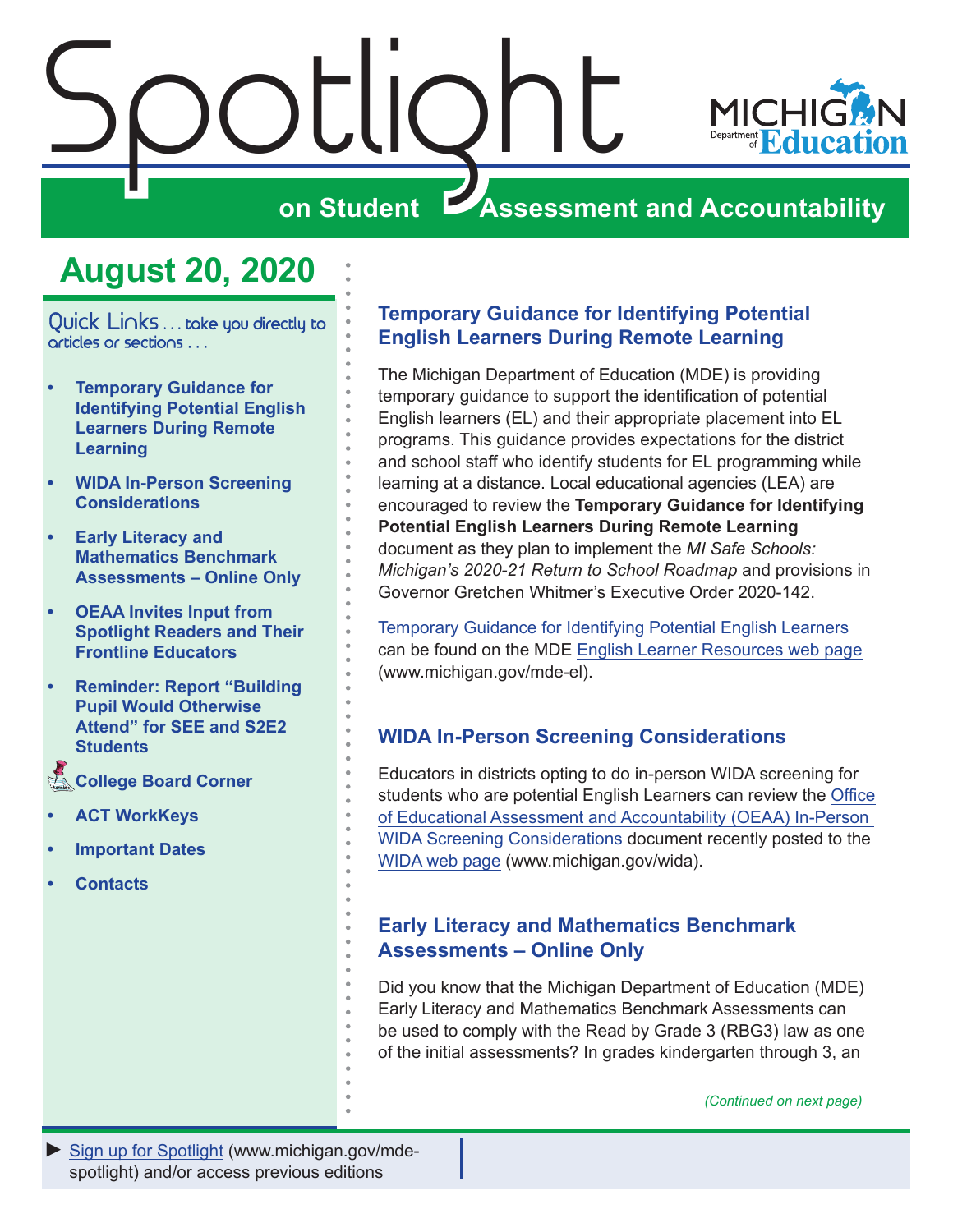initial assessment must be given within the first 30 days of school and three times a year subsequently. While other assessments may be used, MDE offers this assessment to districts at no cost.

Early Literacy and Mathematics Benchmark Assessments is offered three times a year (fall, winter, and spring). In Fall 2020, the assessment will be available from **August 31 – October 2, 2020** for students in kindergarten, grade 1, and grade 2.

To prepare students for the online assessments, teachers should give students an opportunity to view the student tutorial and practice the Online Tools Training (OTT).

### **Online Resources**

The Office of Educational Assessment and Accountability (OEAA) has developed online resources for students taking state assessments at all grade levels. The resources support the idea that children can learn about online technology when teachers and other educators demonstrate the use of technology (classroom viewing of the student video tutorial, classroom viewing of the OTTs), followed by interaction with children while each student practices with the technology (OTTs).

**Student Tutorials** are student-narrated videos that introduce teachers and students to the online tests and tools contained in the Early Literacy and Mathematics Benchmark Assessments. The Student Tutorials are designed to be administered in a group setting, such as the classroom, using a projector or other similar resource.

The tutorials can be accessed in three different ways:

1. [DRC INSIGHT Portal](https://mi.drcedirect.com) (https://mi.drcedirect.com) – Select the Documents and Training Materials link on the Welcome page, and then the Test Tutorials tab.

| <b>Test Tutorials</b><br><b>Documents</b>         |                                            |
|---------------------------------------------------|--------------------------------------------|
|                                                   |                                            |
|                                                   |                                            |
| Document Type                                     | Audience                                   |
| (AII)<br>v                                        | (All)                                      |
|                                                   |                                            |
| Drag a column header here to group by that column |                                            |
| Description<br>٠                                  | $\mathbf{r}$                               |
|                                                   | Choose from the above filters and click or |
|                                                   |                                            |

- 2. **INSIGHT** Open INSIGHT and select the yellow DRC INSIGHT Online Assessments Tutorials link at the bottom of the page.
- 3. [Chrome](https://wbte.drcedirect.com/MI/portals/mi/) (https://wbte.drcedirect.com/MI/portals/ mi/) – (the Chrome browser must be used to access the tutorials in this manner) Select the yellow DRC INSIGHT Online Assessments Tutorials link at the bottom of the page.



*(Continued on next page)*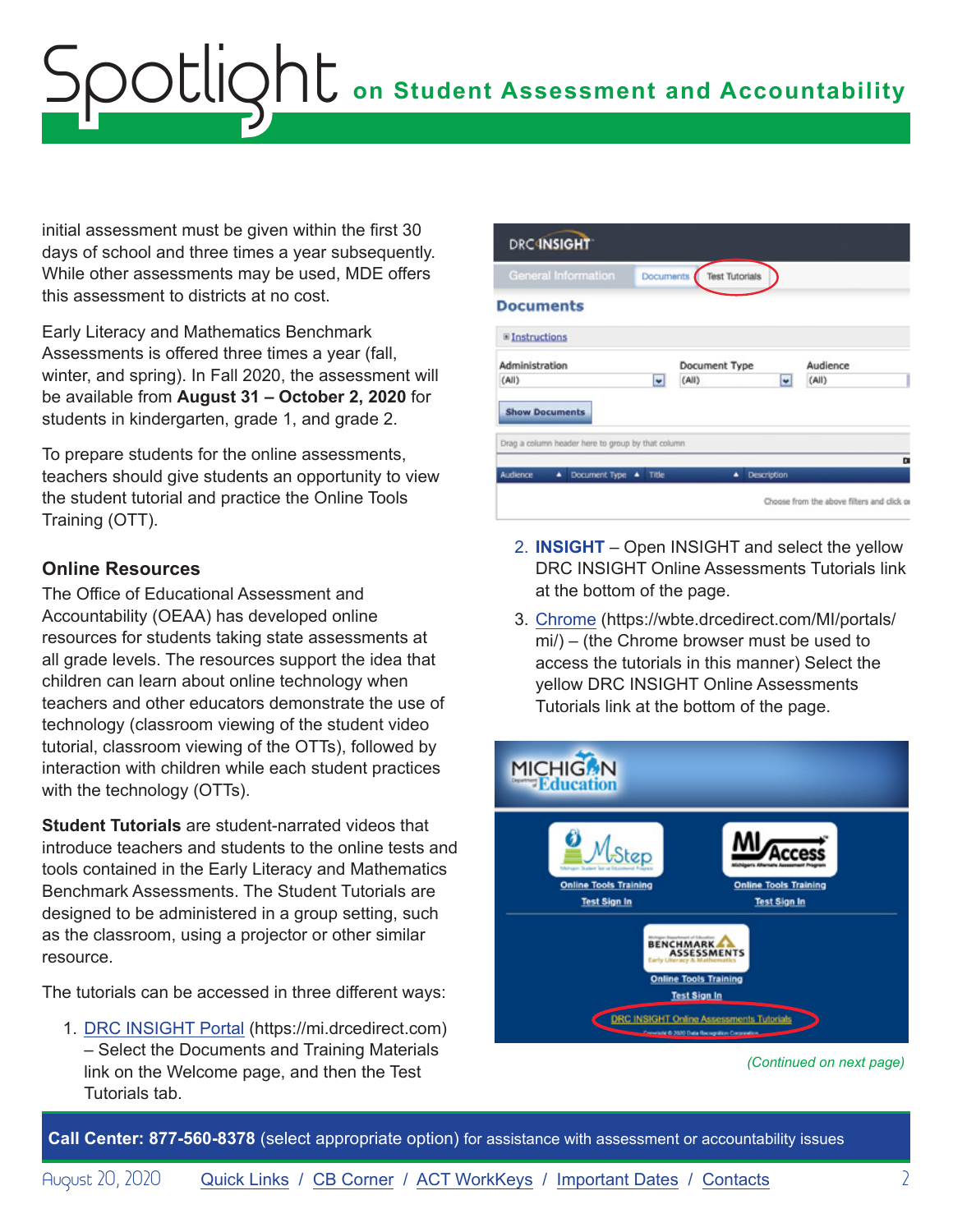<span id="page-2-0"></span>An important component of the Student Tutorials is that they provide explicit training on the pause/exit/ end test functionality of the online testing engine. In addition, the tutorials explain how to access and use specific tools.

**Online Sample Item Sets and OTTs** are an important resource teachers can access for students in grades K–2. The Sample Item Sets are a select group of test items in English language arts and mathematics that encompass various kinds of technology-enhanced items (matching, drag and drop, hot spots); they are embedded within the OTTs. The sets provide teachers and students with practice in solving grade-level and content-specific test items aligned to Michigan's content standards, as well as practice in navigating the online test delivery system. It is essential for students to practice how to do the item types, especially the matching items and drag and drop items.

The OTTs can be accessed in two ways:

- 1. [Chrome browser](https://wbte.drcedirect.com/MI/portals/mi/) (https://wbte.drcedirect.com/MI/ portals/mi/) – select the Online Tools Training link located under Early Literacy and Mathematics Benchmark Assessments
- 2. **INSIGHT** select the Online Tools Training link located under Early Literacy and Mathematics Benchmark Assessments

### **Recommended Sequence**

The OEAA recommends that classroom teachers introduce online testing to their students by playing the Student Tutorial Video in class, to show students how the online testing system and tools work. After the Student Tutorial video is shown and discussed in the classroom, teachers then show the Online Tools Training (OTTs) to the entire class (this does not have to be on the same day). After students have watched the Student Tutorial Video projected by the teacher,

and have watched the teacher navigate through the OTTs via a projector or other classroom viewing resource, each student should be provided hands-on practice with the online Sample Item Sets contained within the OTTs, ideally using the device they will use during testing.

### **Where are my students now in relation to grade-level standards?**

Early Literacy and Mathematics Benchmark score reports are available within 48 hours of test submission on the Dynamic Score Reporting Site (DSRS) through the OEAA Secure Site. These reports will tell you what the student knows and can do in relation to the current grade-level standards. If your school administered the Early Literacy and Mathematics Benchmark Assessments last fall or winter, you can access the 2019 reports to see how well your students mastered the prior grade-level standards. Early Literacy and Mathematics Benchmark reports are available online through the [OEAA Secure Site](http://www.michigan.gov/oeaa-secure) (www.michigan.gov/ oeaa-secure).

### **OEAA Invites Input from Spotlight Readers and Their Frontline Educators**

The Office of Educational Assessment and Accountability (OEAA) invites you to be a part of our communication and guidance efforts for 2020-21. OEAA is inviting input as to the assessment information you would find most relevant and practical in this year's teaching and learning reality. We invite Spotlight readers to:

- reflect on what you value and know about assessment
- reflect on what new information, tools, and strategies you and your staff need

*(Continued on next page)*

**Call Center: 877-560-8378** (select appropriate option) for assistance with assessment or accountability issues

August 20, 2020 **[Quick Links](#page-0-0) / [CB Corner](#page-4-1) / [ACT WorkKeys](#page-6-0) / [Important Dates](#page-7-1) / [Contacts](#page-8-1)** 3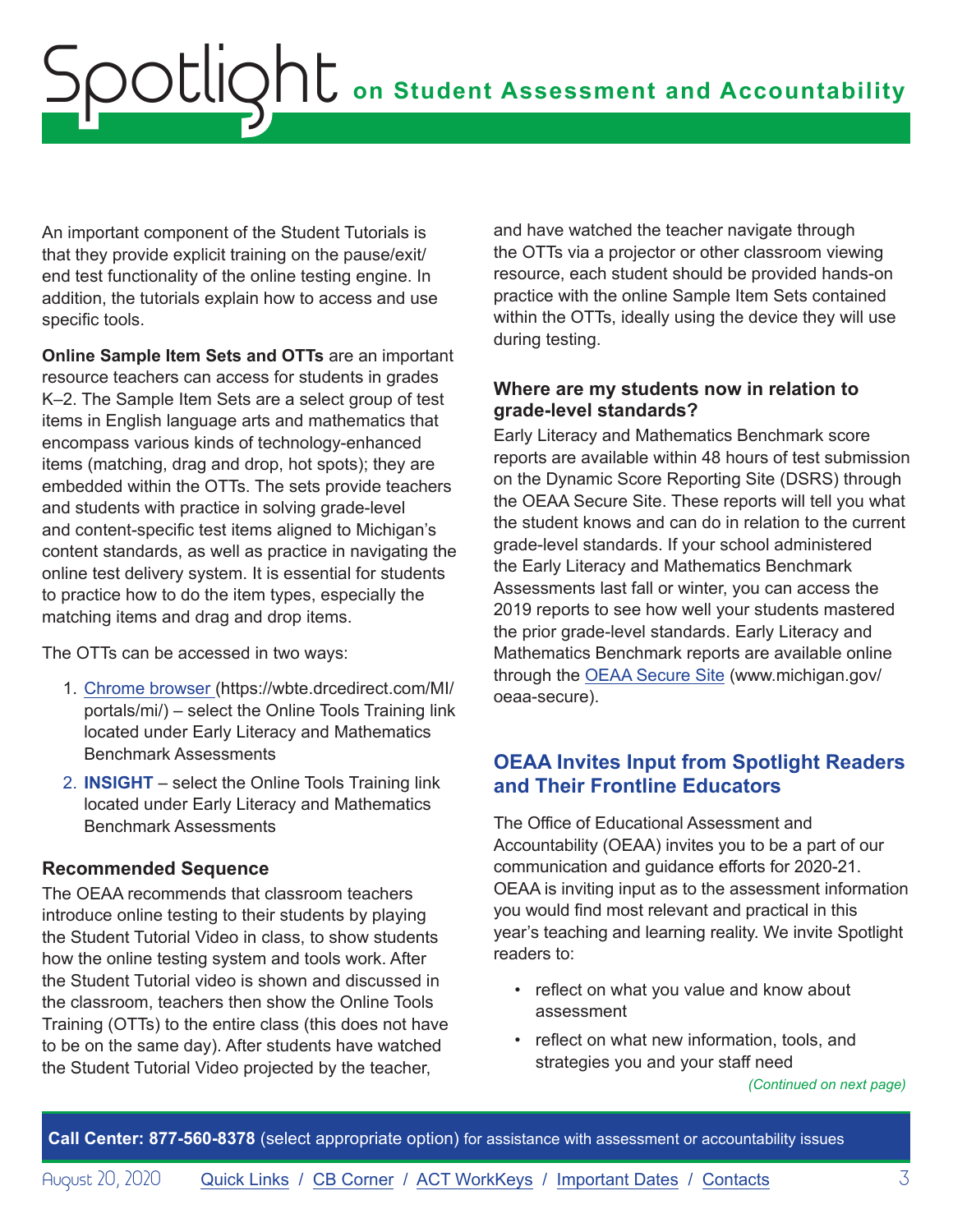- <span id="page-3-0"></span>• complete our short, 3-question survey through the link below by midnight on **August 30, 2020**
- share the survey link with staff/colleagues who might want to share ideas

Watch future Spotlight issues for more information from OEAA about new communication efforts and support opportunities.

[Link to survey](https://www.surveymonkey.com/r/N726C5T) (https://www.surveymonkey.com/r/ N726C5T)

Please provide feedback by midnight on **August 30, 2020**.

### **Reminder: Report "Building Pupil Would Otherwise Attend" for SEE and S2E2 Students**

As the deadline for the 2019-20 Student Record Maintenance collection in the Michigan Student Data System (MSDS) approaches, remember that the "Building Pupil Would Otherwise Attend" characteristic must be reported for students who participated in the Sending Scores Back Program for the 2019-20 school year. This applies to Shared Educational Entities (SEEs) and Specialized Shared Educational Entities (S2E2s) for reporting and accountability purposes.

Accountability reports (School Index and School Grades) for the 2020-2021 school year will use graduation rates from the 2019-2020 school year, as the graduation rates used in accountability reporting are lagged by one year due the late availability of the data. This means that the graduation rates calculated for the 2019-20 school year will be used in 2020-2021 accountability reporting.

Reporting the "Building Pupil Would Otherwise Attend" MSDS characteristic is essential to the efficacy of the Sending Scores Back Program, since this reporting indicates where students are to be included in accountability rate calculations. Make sure your pupil accountant or the accountants of your member districts have submitted and certified student records including the "Building Pupil Would Otherwise Attend" characteristic—by the June 30 End of Year collection certification deadline, or during the **July 28 – September 10** SRM window for graduation rate appeals. Be sure to share this message with your pupil accountant(s). Note that the SRM deadline has been changed – it is now **Thursday, September 10, 2020** at **11:59 p.m.**

Additional information on the Sending Scores Back Program, SEEs/S2E2s, and "Building Pupil Would Otherwise Attend" can be found on the [SEEs web](http://www.michigan.gov/sees)  [page](http://www.michigan.gov/sees) (www.michigan.gov/sees).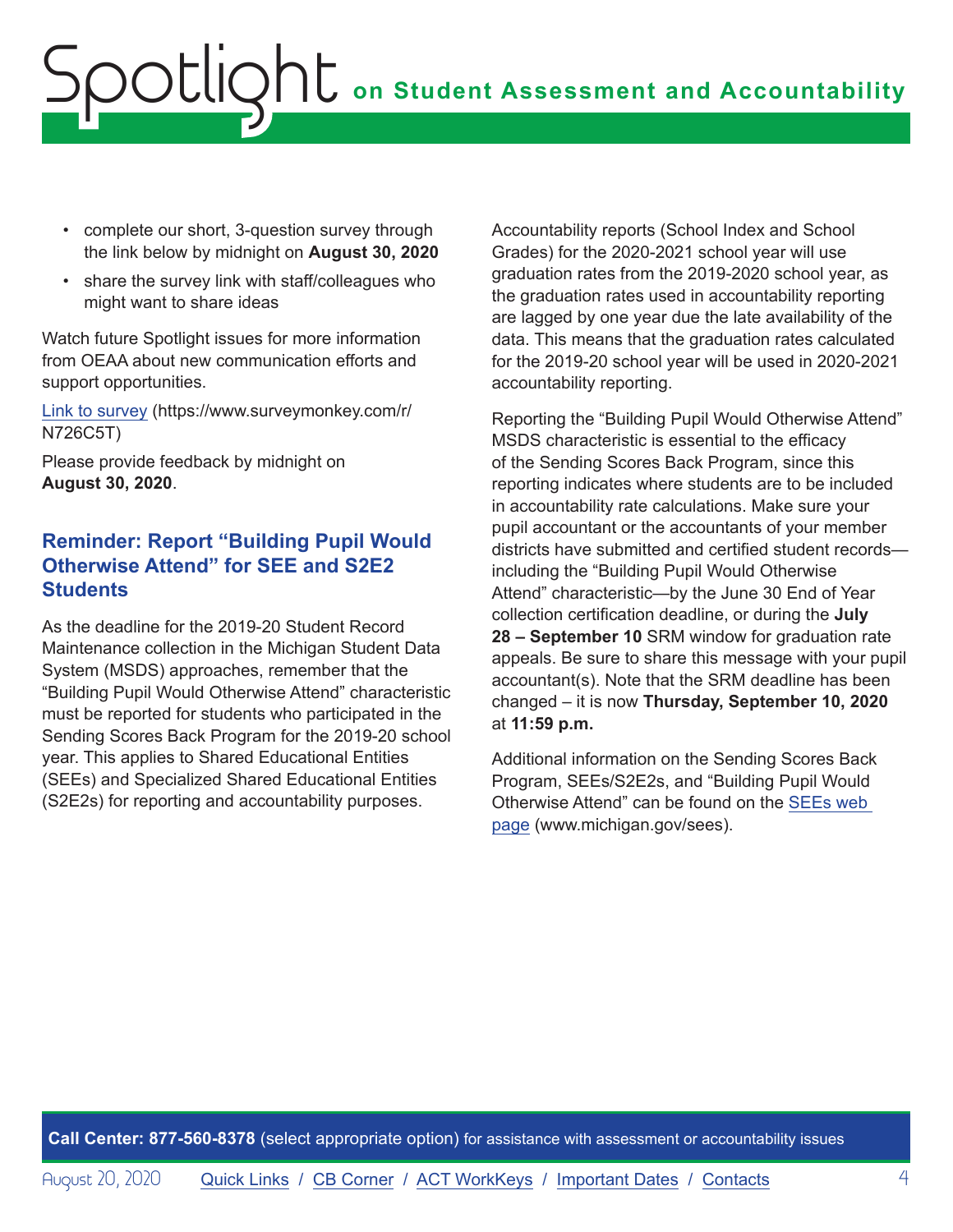# <span id="page-4-0"></span>**ONE** on Student Assessment and Accountability ootlic

### <span id="page-4-1"></span> $\triangle$  College Board Corner .

### *Information on SAT*®*, PSAT*™ *8/9, and PSAT*™*10 provided by the College Board*

### **Fall 2020 Deadlines for August 25, 2020**

Tuesday, August 25 is the deadline for:

• accommodation requests and to request 50% extended time for English language learners for the October 14 SAT School Day administration and both PSAT/NMSQT administrations

The accommodation deadline is to ensure adequate time for review of any requests that might require documentation review. The majority of accommodations (those not requiring documentation review) will be approved through the school-verification process within a few days.

- ordering standard and accommodated test materials for the September 23 SAT with Essay
- requesting ancillary materials for off-site testing (see the [August 6 Spotlight](https://www.michigan.gov/documents/mde/Spotlight_8-6-20_698659_7.pdf) for more information)

### **Winter PSAT/NMSQT**

College Board recently announced a winter administration for the PSAT/NMSQT. Details about a test date and whether the Michigan Department of Education will provide this administration to schools will be available soon.

### **Updating Orders in the Test Ordering Site (TOS)**

### **SAT with Essay**

Orders can be placed for both the September 23 and/or October 14 administrations, as needed, and updated any time prior to the applicable ordering deadline.

Schools will be able to place an order for the October 27 administration up to two days after the primary administration.

- **Schools testing on September 23:** Order materials for October 27 from September 23-25
- **Schools testing on October 14:** Order materials for October 27 from October 14-16
- **Schools testing on both September 23 and October 14:** Order materials during either of the makeup windows

For schools that will not test on either September 23 or October 14, and will only be administering the SAT with Essay on October 27, 2020:

• Place an order for **one standard test book**  in the College Board test ordering site for either the September 23 or October 14 administration by the applicable ordering deadline.

This order for one standard test book will ensure that you are able to access the makeup ordering window once it opens in the College Board test ordering site (see dates above).

- It is preferable for schools to submit the makeup order in the September makeup ordering window, if possible.
- Customer Service will follow up in 1-2 weeks with next steps.

### **PSAT/NMSQT**

• Schools can now place orders for multiple PSAT/NMSQT dates in the College Board test ordering site (October 14 or October 29).

*(Continued on next page)*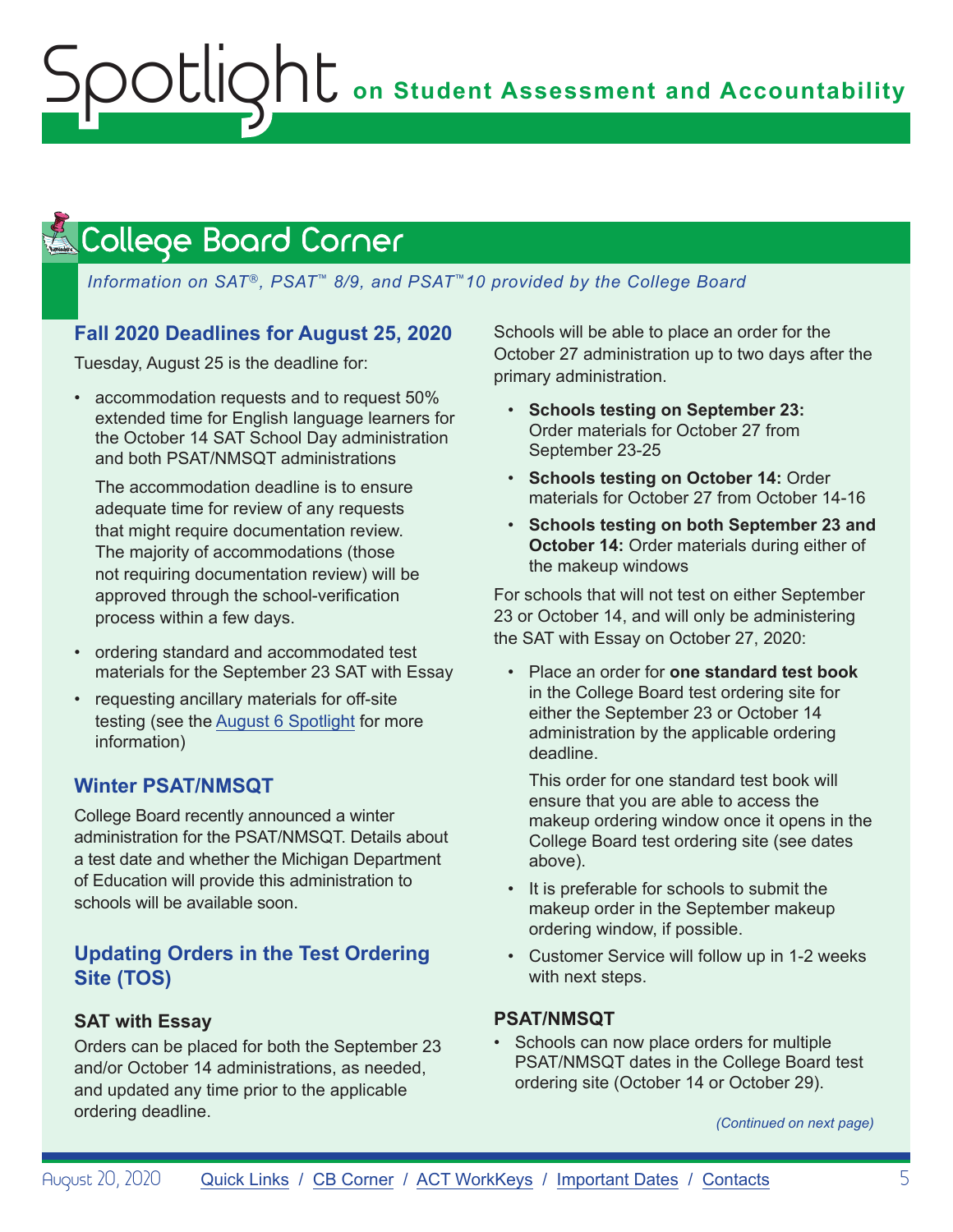- If you had an order for October 28 PSAT/ NMSQT, it has automatically been changed to October 29.
- Update orders any time prior to the September 16 ordering deadline, as necessary.

#### **PSAT 8/9**

- Update orders any time prior to the date on which test materials ship (approximately one week prior to the scheduled test date).
- Schools planning to administer the digital PSAT 8/9 can visit the [College Board digital testing](https://digitaltesting.collegeboard.org)  [portal](https://digitaltesting.collegeboard.org) (https://digitaltesting.collegeboard.org) for test day planning and digital preparedness resources.

### **Fall Testing Options**

The health and safety of educators and students is the first concern; therefore, to help schools to deal with the challenges of returning to school in the fall, College Board has announced options for Fall 2020 testing.

More information is available in the [Support for](https://collegereadiness.collegeboard.org/pdf/fall-2020-flexible-testing-options-guide-sat-suite.pdf)  [Schools](https://collegereadiness.collegeboard.org/pdf/fall-2020-flexible-testing-options-guide-sat-suite.pdf) document from College Board; how these options impact Michigan schools is explained in the [August 6 Spotlight.](https://www.michigan.gov/documents/mde/Spotlight_8-6-20_698659_7.pdf)

The [Fall 2020 School Day Testing for MDE-](https://www.michigan.gov/documents/mde/Fall_2020_School_Day_Testing_for_MDE_Provided_Assessments_690609_7.pdf)[Provided SAT with Essay, PSAT/NMSQT, and PSAT](https://www.michigan.gov/documents/mde/Fall_2020_School_Day_Testing_for_MDE_Provided_Assessments_690609_7.pdf) [8/9](https://www.michigan.gov/documents/mde/Fall_2020_School_Day_Testing_for_MDE_Provided_Assessments_690609_7.pdf) document has been updated and is posted to the [MDE MME](www.michigan.gov/mme) (www.michigan.gov/mme) and [MDE PSAT](http://www.michigan.gov/psat) (www.michigan.gov/psat) web pages.

This document now includes additional information about flexible scheduling of test dates and start times, off-site testing, material ordering, training, and the use of personal protection equipment.

### **Fall Testing Manuals**

Manuals for the Fall 2020 SAT with Essay, PSAT/ NMSQT, and paper PSAT 8/9 are posted on the [MME](www.michigan.gov/mme) (www.michigan.gov/mme) and [PSAT](http://www.michigan.gov/psat) (www. michigan.gov/psat) web pages for reference. The manual for administering the digital PSAT 8/9 is not yet available. Printed manuals will arrive with your preadministration and/or test material shipments. These manuals will **only** be used for Fall 2020 testing. Michigan-specific manuals will be provided for testing in Spring 2021.

### **Fall Training**

Training for SAT coordinators is required for Fall 2020 testing, as the policies and procedures are different for fall and spring testing. Training for PSAT/NMSQT and paper/pencil PSAT 8/9 is provided and recommended; coordinators are required to read the Coordinator Manual. Training for the digital PSAT 8/9 is required to become familiar with the Cambium Assessment, Incorporated (CAI) testing platform. Coordinators will receive an email notification that training is available approximately 4-6 weeks prior to the assessment date, depending on the order date. Training can also be accessed by going to the [College Board website](http://www.collegeboard.org/ptat) (www.collegeboard.org/ptat) once orders have been placed.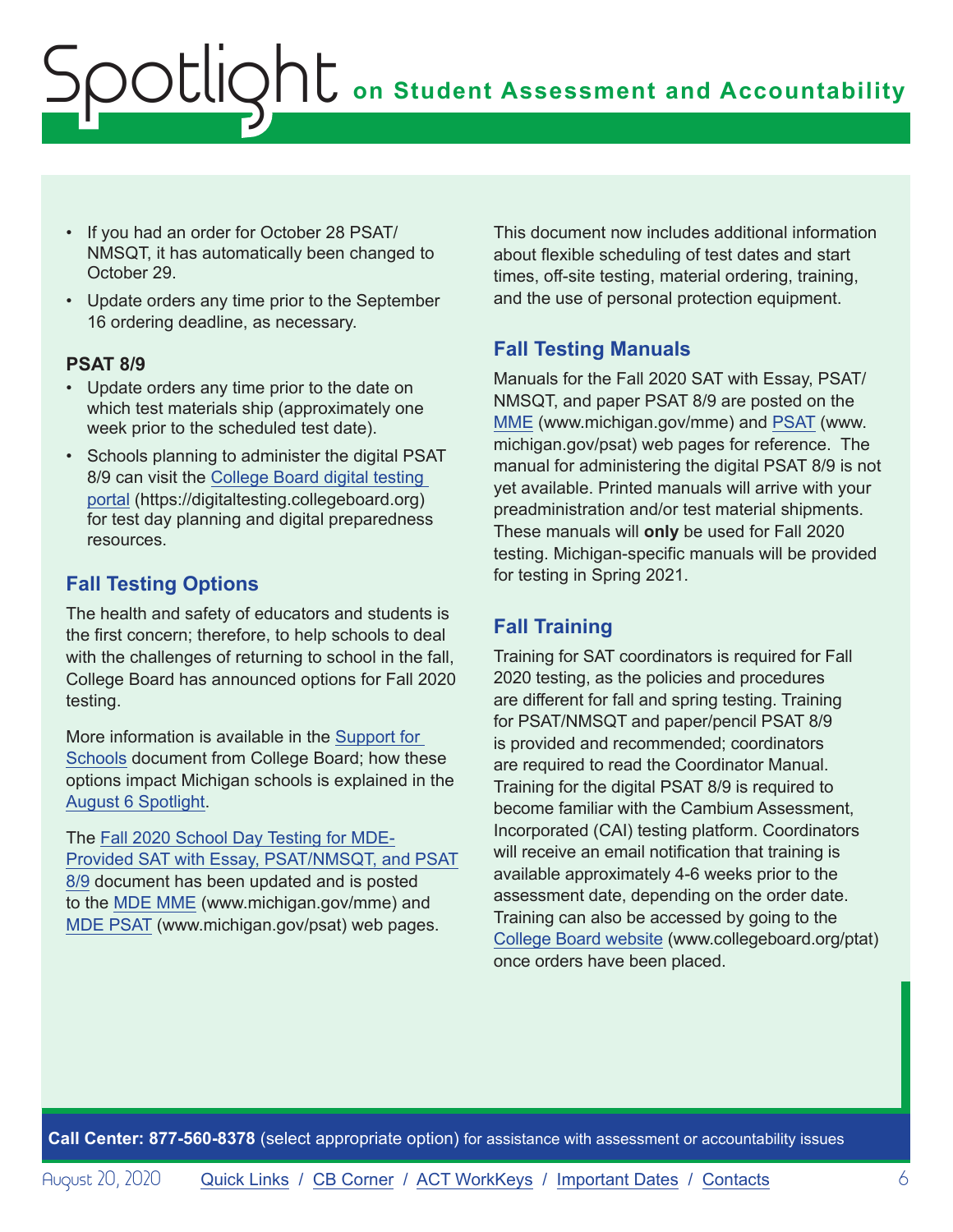<span id="page-6-0"></span>

#### Information on ACT<sup>®</sup> WorkKeys<sup>®</sup> provided by the ACT.

If you still have WorkKeys test materials in your school, refer to the [June 11, 2020 Spotlight on](https://www.michigan.gov/documents/mde/Spotlight_6-11-20_693650_7.pdf)  [Student Assessment and Accountability Newsletter](https://www.michigan.gov/documents/mde/Spotlight_6-11-20_693650_7.pdf) (www.michigan.gov/mde-spotlight) for information about packing the test materials for return to ACT.

After packing the materials, contact ACT and we will schedule a pickup for you. You may contact us by using either the [Contact Us web page](http://www.act.org/aap/state/contact.html) (www.act. org/aap/state/contact.html) or by calling 800-553- 6244, extension 2800, between 9:30 a.m. – 6:00 p.m. ET.

Provide the following information:

- Number of boxes
- School hours
- Where to pick up at your school

**Reminder:** All secure test materials, including prepared student answer documents and test booklets, must be stored in a secure location until the WorkKeys Test Coordinator can return the WorkKeys materials to ACT.

We appreciate your prompt attention. The deadline to return your outstanding test materials is **August 28, 2020**.

### **Contacting ACT**

If you have questions, you may:

- 1. contact ACT via the [Contact Us web page](http://www.act.org/aap/state/contact.html) ([www.act.org/aap/state/contact.html](https://www.act.org/aap/state/contact.html))
- 2. call ACT at 800-553-6244 between 9:30 a.m. – 6:00 p.m. ET
	- standard time: ext. 2800
	- accommodations: ext.1788
- 3. email accommodations questions to [ACTStateAccoms@act.org](mailto:ACTStateAccoms%40act.org?subject=)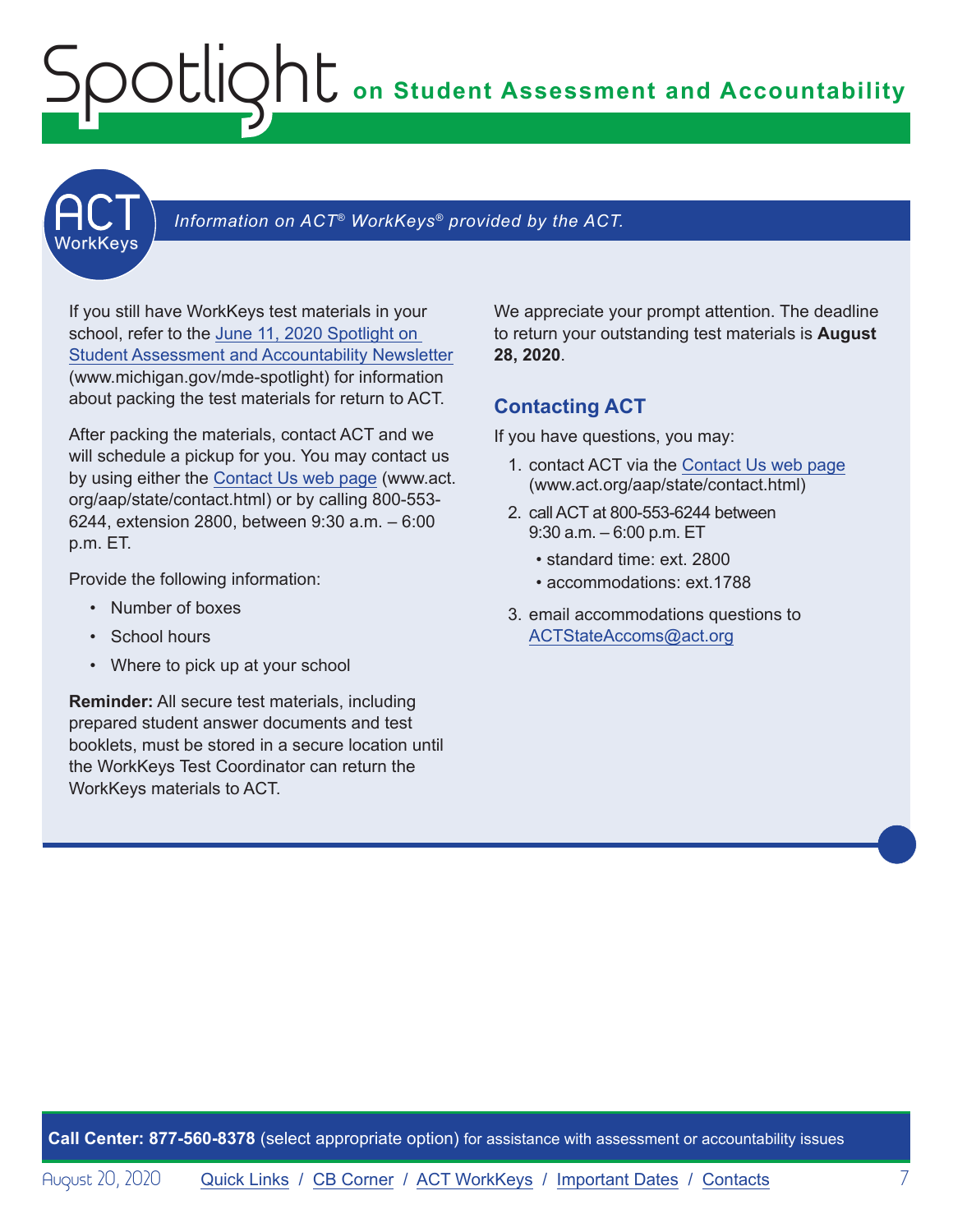# <span id="page-7-1"></span><span id="page-7-0"></span>**Important Dates**

### **Approaching Deadlines!**

### **August 25, 2020**

• Materials Ordering window **DEADLINE** for **SAT with Essay** standard and nonstandard materials (for September 23 test date)

#### **August 25, 2020**

• **SAT with Essay and PSAT NMSQT DEADLINE**  for Accommodations Requests (for the **October**  Test dates)

### **August 2020**

### **SAT and PSAT**

#### **Now – September 16, 2020**

- Materials Ordering window for standard and nonstandard materials for:
	- » **SAT with Essay** (for October 14 Primary test date and for the Accommodations window)
	- » **PSAT NMSQT** (for October 14 and October 29 Primary test dates)
	- » **PSAT 8/9** (Primary test date window and Accommodations test window)

### **Early Literacy and Mathematics**

#### **Now – October 2, 2020**

• Pre-Identification of students in the OEAA Secure Site for **Early Literacy and Mathematics Benchmark Assessments (K-2)**

### **August 31 – October 2, 2020**

• **Early Literacy and Mathematics Benchmark Assessments (K-2)** Fall 2020 testing window